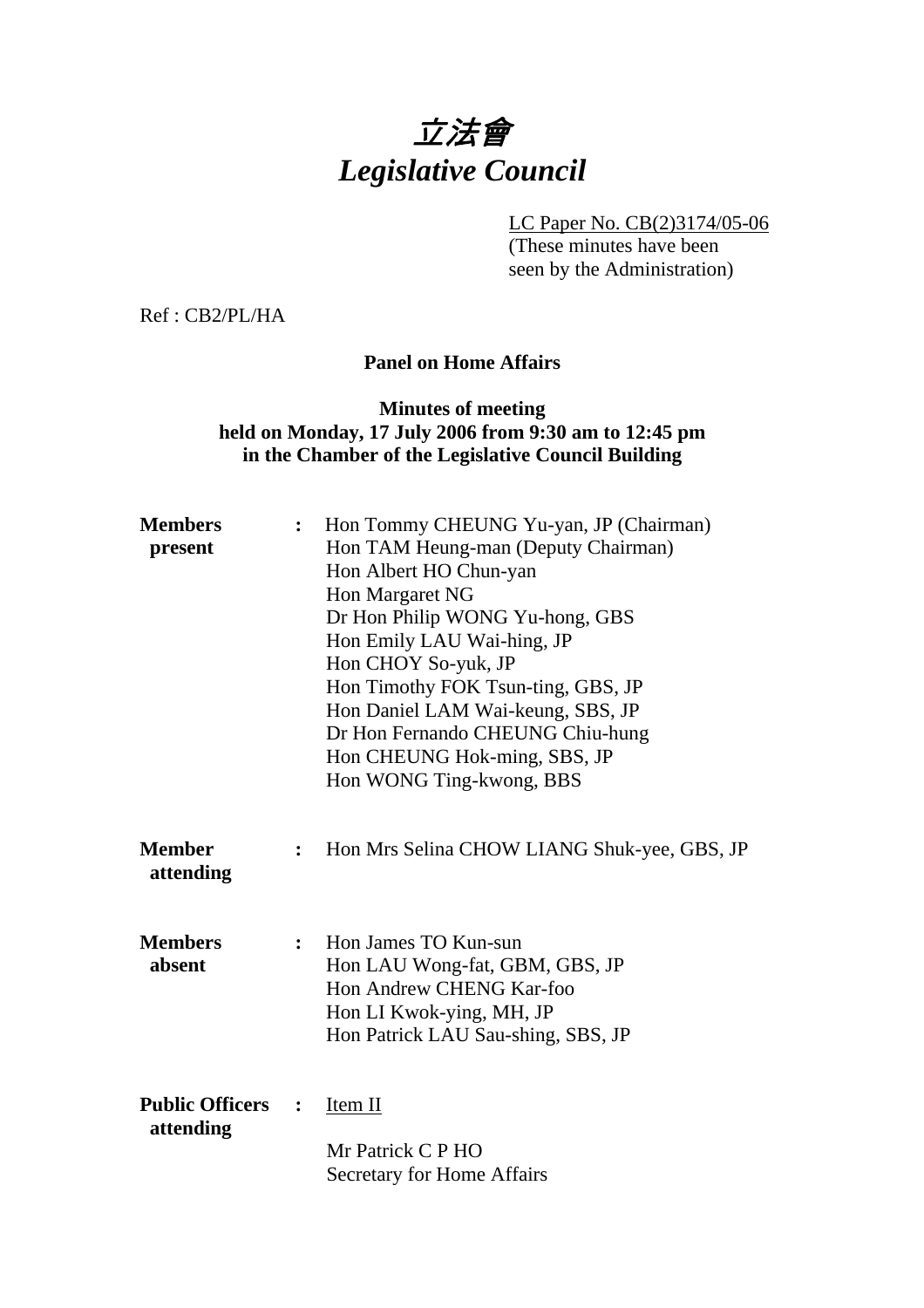Ms Esther LEUNG Deputy Secretary for Home Affairs (3)

Mr CHUNG Ling-hoi Deputy Director of Leisure and Cultural Services (Culture)

Miss Agnes TANG Assistant Director of Leisure and Cultural Services (Performing Arts)

Ms Winnie SO Principal Assistant Secretary for Home Affairs (Culture)1

Mr Peter KWOK Principal Assistant Secretary for Home Affairs (Culture)2

Mr FONG Ngai Assistant Secretary for Home Affairs (Culture)1

Item III

Mr Wilson FUNG Deputy Secretary for Home Affairs (1)

Mr Anthony LI Principal Assistant Secretary for Home Affairs (3)

Mr FAN Yung-kai Senior Superintendent (Licensing), Food and Environmental Hygiene Department

Mr Patrick TSUI Chief Building Surveyor/Rail and Licensing (1), Buildings Department

Mr SHUM Wing-cheong Acting Deputy Chief Fire Officer (Licensing and Certification Command), Fire Services Department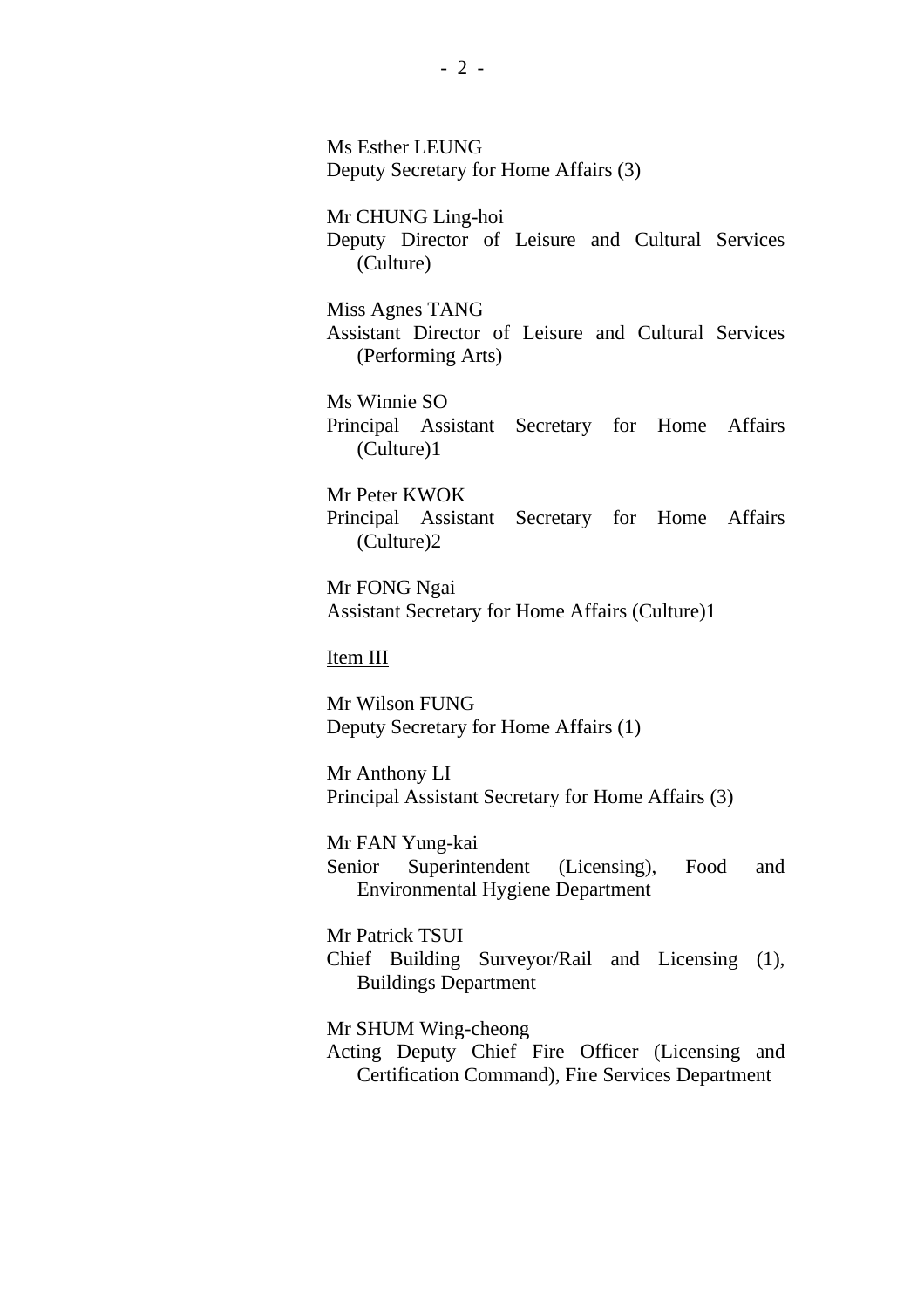Attendance by : **Item II invitation**

Zuni Icosahedron

Ms Doris KAN General Manager

Mr Mathias WOO Programme and Creative Director

Hong Kong Academy for Performing Arts

Professor Kevin THOMPSON **Director** 

Dr Herbert HUEY Associate Director (Administration) and Registrar

Spring-Time Stage Productions Ltd

Mr KO Chi-sum Chief Executive Officer and Producer

The Hong Kong Philharmonic Society Ltd

Mr Edward HO General Committee Chairman

Mr Timothy CALNIN Chief Executive

Hong Kong Ballet

Ms Helen NG Chief Executive Officer

Hong Kong Society for Education in Art

Miss LEUNG Chi-fan **Secretary** 

Hong Kong Arts Development Council

Mr Jonathan YU Chief Executive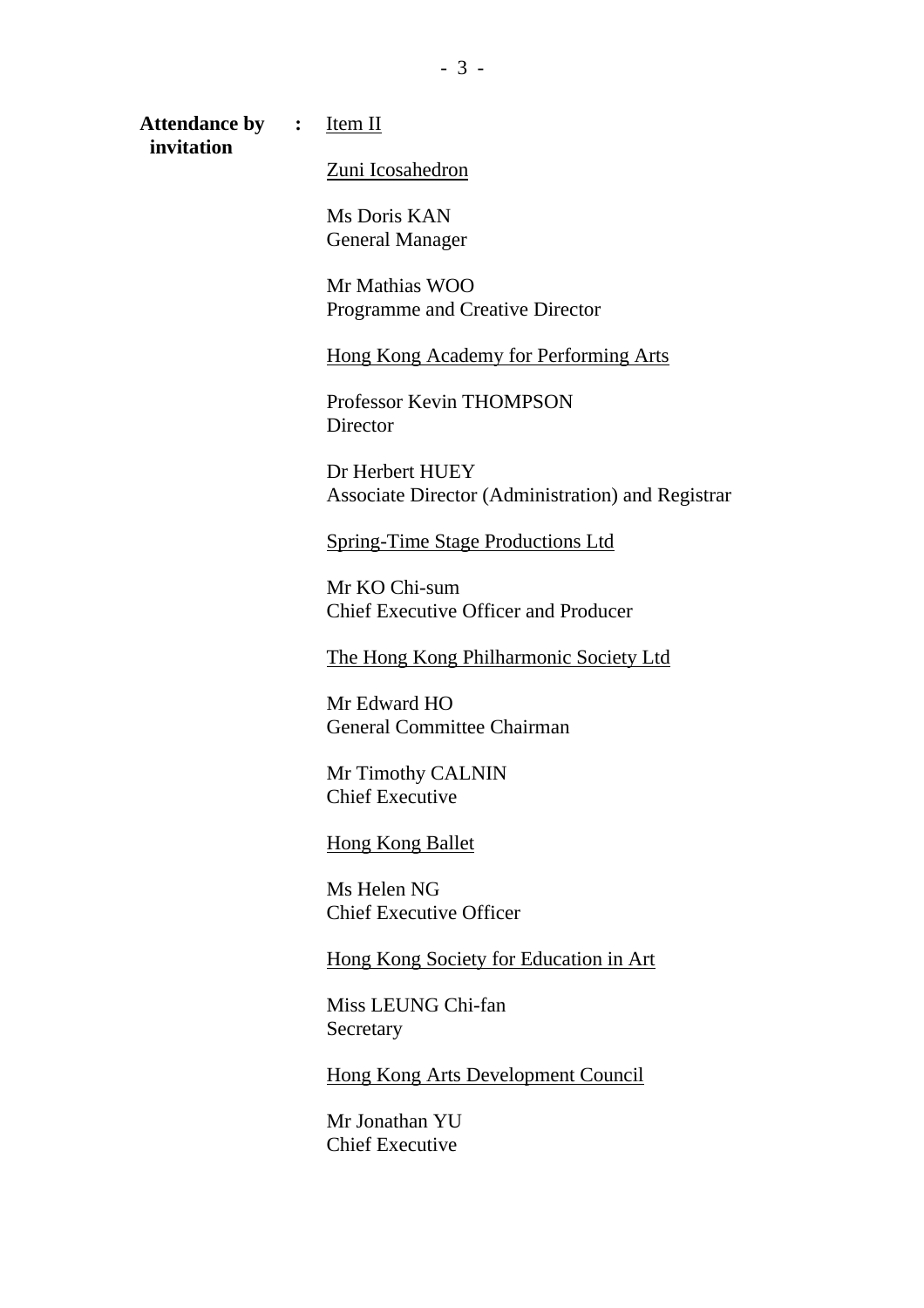Ms Josephine WAI Director, Arts Support

Hong Kong Arts Festival Society Ltd

Ms Tisa HO Executive Director

City Contemporary Dance Company

Mr Willy TSAO Artistic Director and Chief Executive Director

Mr Kennic LUI Chairman, Board of Directors

Government Cultural Services Grades' Alliance

Mr CHAN Ki-hung Member

Mr IP Ga-ri Member

Museum of Site

Mr Andrew LAM Hon-kin Representative

Hong Kong Sinfonietta Ltd

Ms Margaret YANG Chief Executive Officer

Ms LEE Ho-yee General Manager

- **Clerk in :** Miss Flora TAI  **attendance** Chief Council Secretary (2)2
- **Staff in :** Ms Joanne MAK **attendance** Senior Council Secretary (2)2

Miss Sherman WOO Legislative Assistant (2)2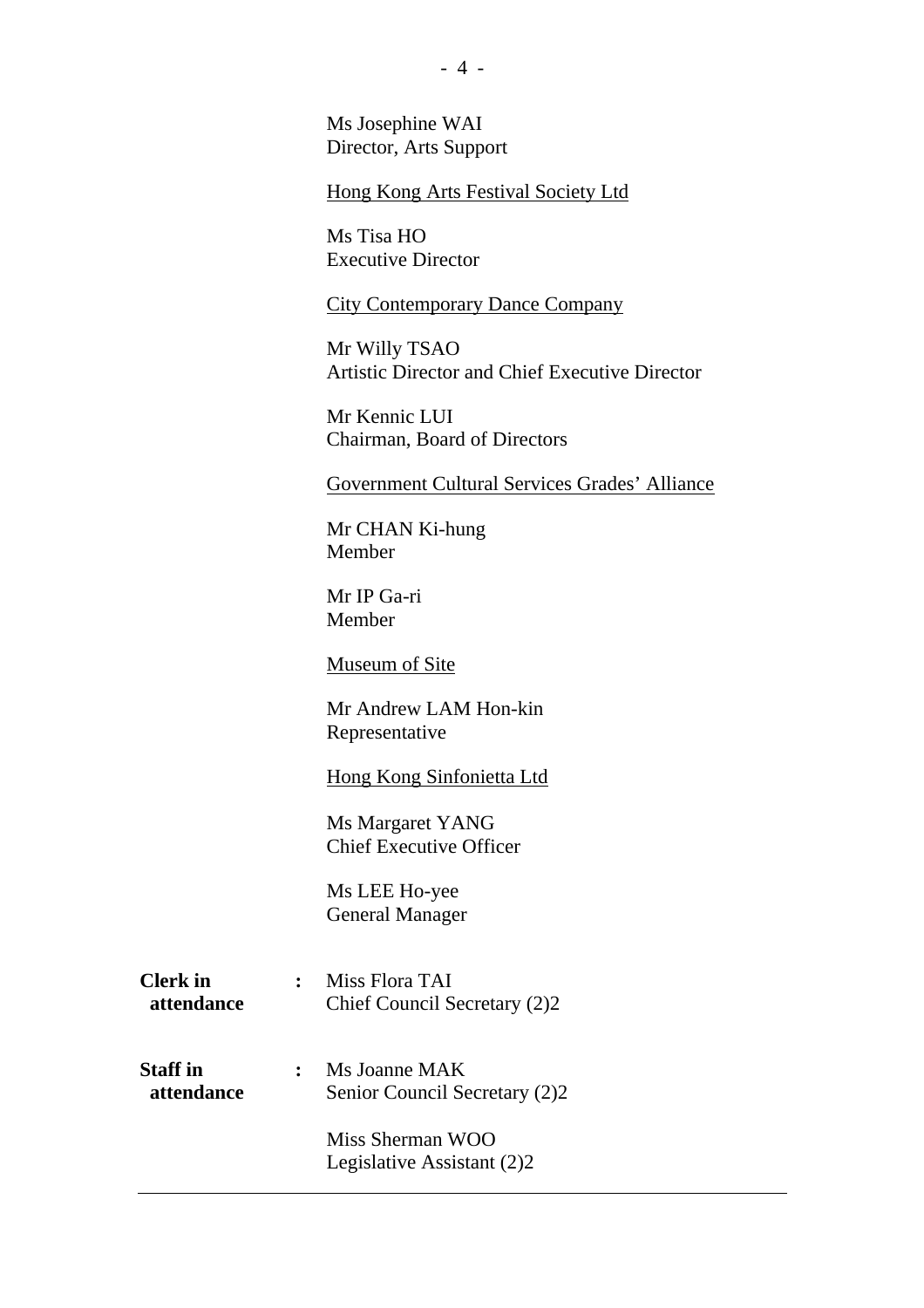# **I. Information paper(s) issued since the last meeting**

 Members noted that no information papers had been issued since the last meeting.

#### **II. Further discussion on Hong Kong's Cultural Policy**  [LC Paper Nos. CB(2)1609/05-06(01) and CB(2)2718/05-06(01)]

# Meeting with deputations

# *Zuni Icosahedron*

2. Mr Mathias WOO said that there was a need to strengthen the provision of arts education in schools in order to cultivate a wider audience base for the arts. He expressed concern that the present mode of public funding allocation put greater emphasis on the performing arts whereas the development of the visual and literary arts was not attached equal importance. He pointed out that the institutional arrangements before the Reunification, i.e. with the Broadcasting, Culture and Sport Branch overseeing the policy area of the development of culture and the arts, were better than the current arrangements of putting this policy area under the Home Affairs Bureau (HAB) which already had a wide range of policy responsibilities. He further said that after the Reunification, there was not a forum provided for exchange of views between the arts community and the Administration at the policy level. He suggested that the Legislative Council (LegCo) should set up a committee to follow up the development of the cultural policy.

3. Mr Mathias WOO also expressed concern about the lack of manpower planning of professional performing arts talents. He pointed out that the number of new entrants to the industry had been declining and the manpower shortage had become acute with the opening of the Disneyland which had recruited many performing arts professionals. He considered that the Hong Kong Academy for Performing Arts (APA) should be put under the policy purview of the Education and Manpower Bureau (EMB) instead of HAB, in order to enhance the overall manpower planning for the performing arts. He also considered that there was room for strengthening of the linkage and communication between APA and local arts groups and organisations.

# *Hong Kong Academy for Performing Arts*

4. Professor Kevin THOMPSON said that it was important for Hong Kong to develop its distinctive cultural scene. He considered that the cultural policy in Hong Kong should uphold the principle of complete openness and aim at providing the best possible environment which was conducive to the flourishing of the arts. He agreed that education was the core in enhancing the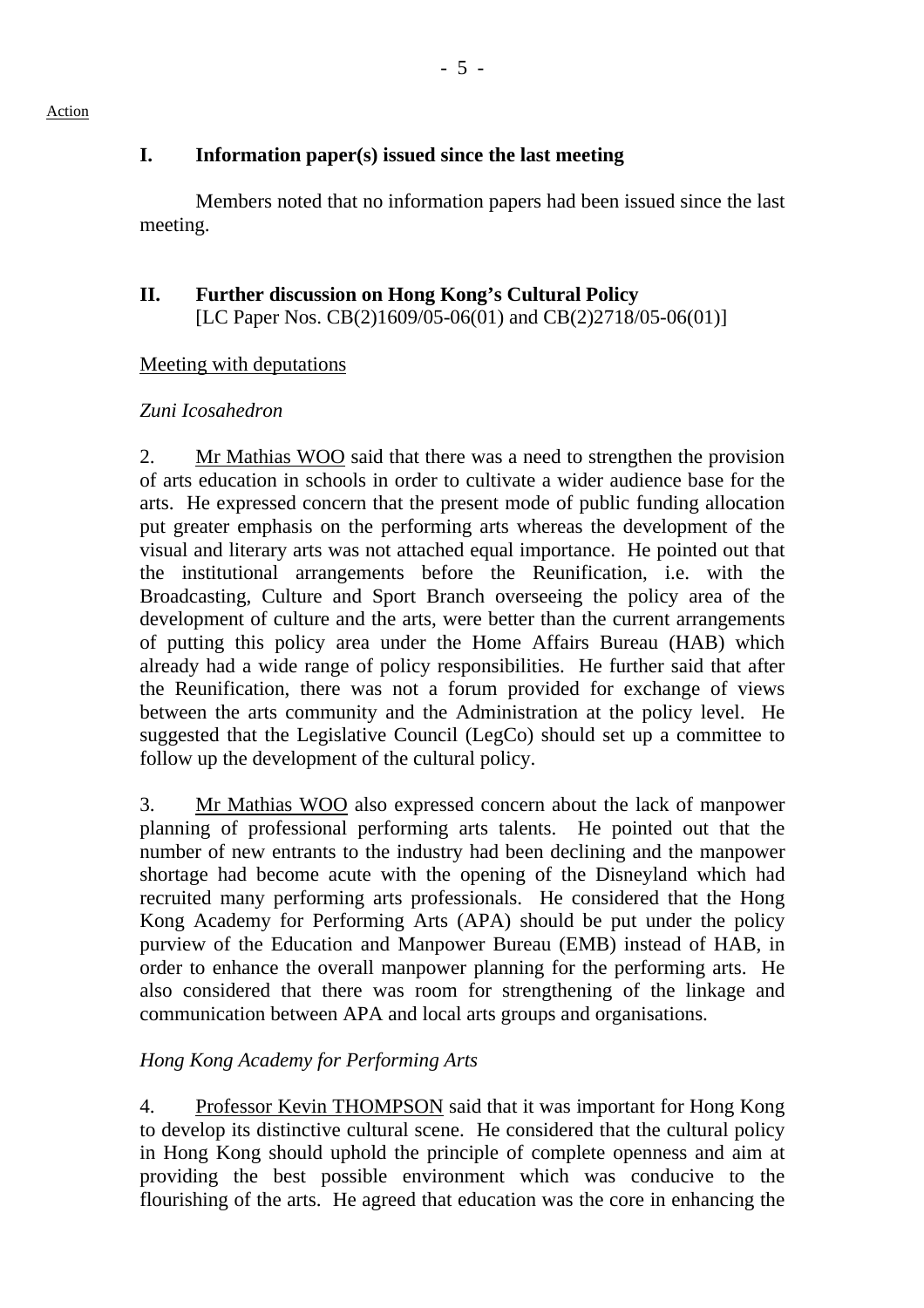development of culture and the arts. He also considered that the Administration needed to promote the unique cultural position of Hong Kong which should bear the characteristics of embracing "diversity with identity", openness and pluralism, and possessing a global vision while founded in the deeply-rooted Chinese cultural tradition. He added that the challenge for Hong Kong was how the society could take on implicit cultural ideas with inventiveness, creativity and passion.

#### *Spring-Time Stage Productions Ltd*

5. Mr KO Chi-sum said that as long as the Administration did not interfere in matters of artistic creation and expression and continued to provide active support for the development of culture and the arts, such a policy would be conducive to the freedom of artistic creation and expression as well as to the diversified and balanced development of culture and the arts. He disagreed with the view that the Administration had not devised a cultural policy. He considered that the recommendations put forward by the Culture and Heritage Commission (CHC), which had been largely adopted by the Administration, were the broad direction for policy on cultural development. He further said that compared with the Mainland and Singapore, Hong Kong enjoyed much greater freedom of artistic creation and expression. He considered that there was no need to require the Administration to draw up a detailed cultural policy first before it could further pursue infrastructural development to enhance the development of culture and the arts. He said that what was most needed by the arts community at present was the provision of more performing arts venues and facilities, and the Administration should therefore expedite the implementation of the West Kowloon Cultural District (WKCD) project.

#### *The Hong Kong Philharmonic Society Ltd*

6. Mr Edward HO said that he agreed to a large extent with Mr KO Chisum's view. He took the view that culture should originate from the community and the Administration could act as a nurturer. The role played by the Administration was to encourage the diversified development of culture and the arts and to cultivate the development of local arts groups including the major as well as the medium and small arts groups. He said that if Hong Kong was to develop into a cosmopolitan city, it should allocate sufficient resources to support the development of local arts groups and professional performing companies in pursuit of excellance. He pointed out that due to the reduction in the allocation of resources to The Hong Kong Philharmonic Society Ltd (HKPS) since 2000, HKPS was unable to deliver large-scale performance due to insufficient number of musicians. He pointed out that the size of audience of HKPS had been on the increase, showing that there was a rising interest of the community in their performances. He considered that this justified the need for the Administration to increase allocation of resources to HKPS.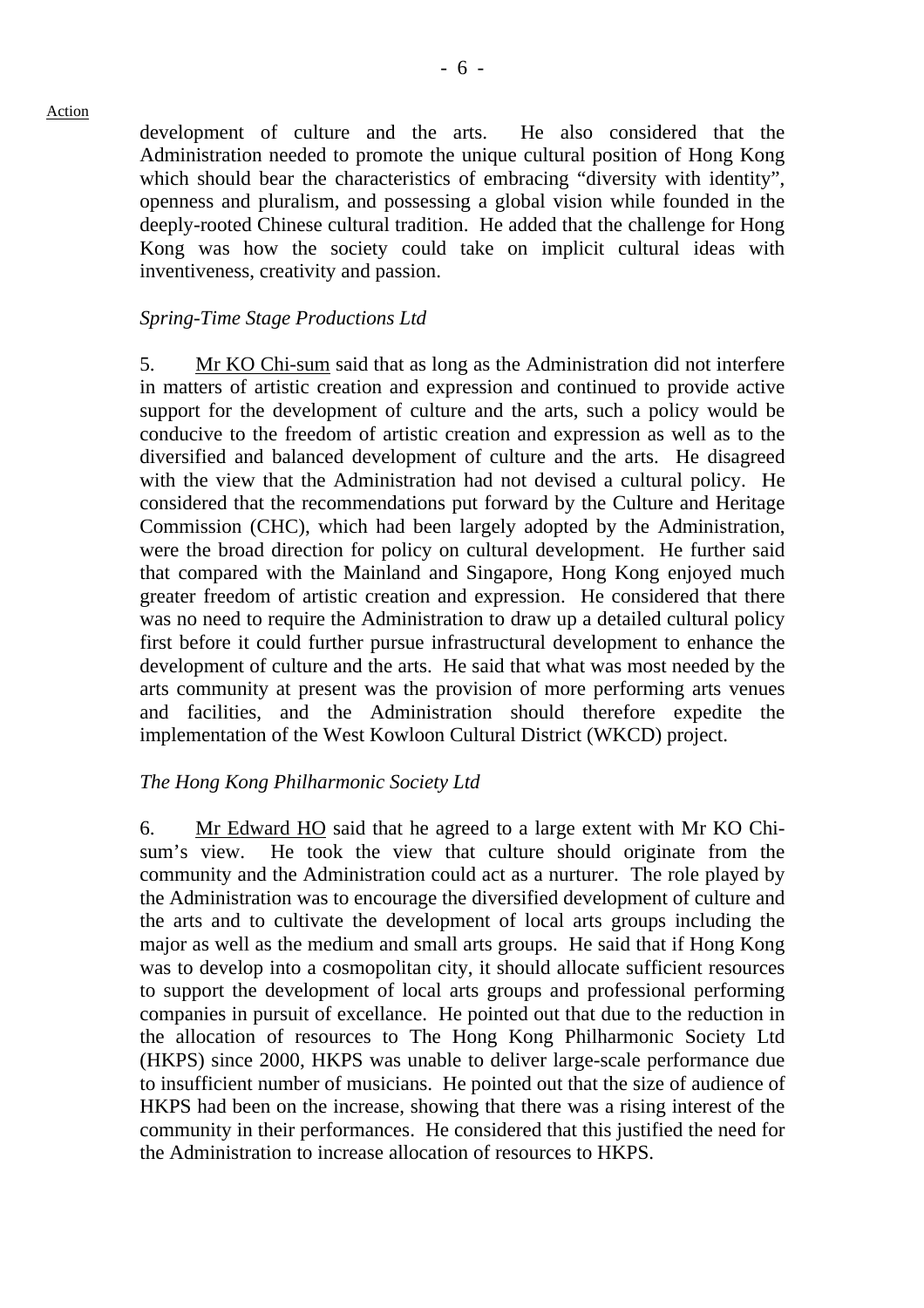7. Mr Edward HO further pointed out that the annual budget of the Leisure and Cultural Services Department (LCSD) for supporting cultural and arts development was very large as seen from the fact that it could sponsor the performance presented by the Berlin Philharmonic in Hong Kong. He considered that the Administration should strike for a balance in supporting the development of local arts groups and professional performing companies and in its funding allocation to LCSD.

# *Hong Kong Ballet*

8. Ms Helen NG suggested that the Administration should publicise the achievements of the local flagship arts groups which had gained much international prestige for Hong Kong. She considered that it was regretful that Hong Kong people in general were not aware of such achievements and they only had the impression that the flagship arts groups had taken up a substantial share of public resource allocation. She considered that the Administration should step up publicity of the achievements of the local flagship arts groups in order to help them gain the recognition of the community, which would be conducive to the development of the arts. She also agreed to Mr Mathias WOO's suggestion that LegCo should provide a forum for discussions with a view to exploring measures which could promote arts development.

#### *Hong Kong Society for Education In Art*

9. Miss LEUNG Chi-fan considered that the Administration's cultural policy should include strengthening the provision of arts education in schools in collaboration with EMB. She was concerned that the Administration's failure to attach importance to arts education in the curriculum for the new academic structure for senior secondary education might undermine students' interest in majoring in Fine Arts at tertiary level. She considered that arts education in schools should emphasise promoting the appreciation of various arts forms and cultivating students' interest for arts performances and cultural activities.

10. Miss LEUNG Chi-fan further said that Hong Kong's cultural policy should also put more emphasis on organising international or regional exchange programmes on the subject of Art and through which the professional status of Art teachers could be enhanced.

# *Hong Kong Arts Development Council*

11. Mr Jonathan YU said that the work priorities and strategy of the Hong Kong Arts Development Council (HKADC) had been set out in the Administration's paper [LC Paper No. CB(2)1609/05-06(01)] on this subject. He considered that Hong Kong was in need of the provision of more venues for display of the work of local artists and arts groups or for staging their performances, and for them to conduct rehearsals and making contacts with the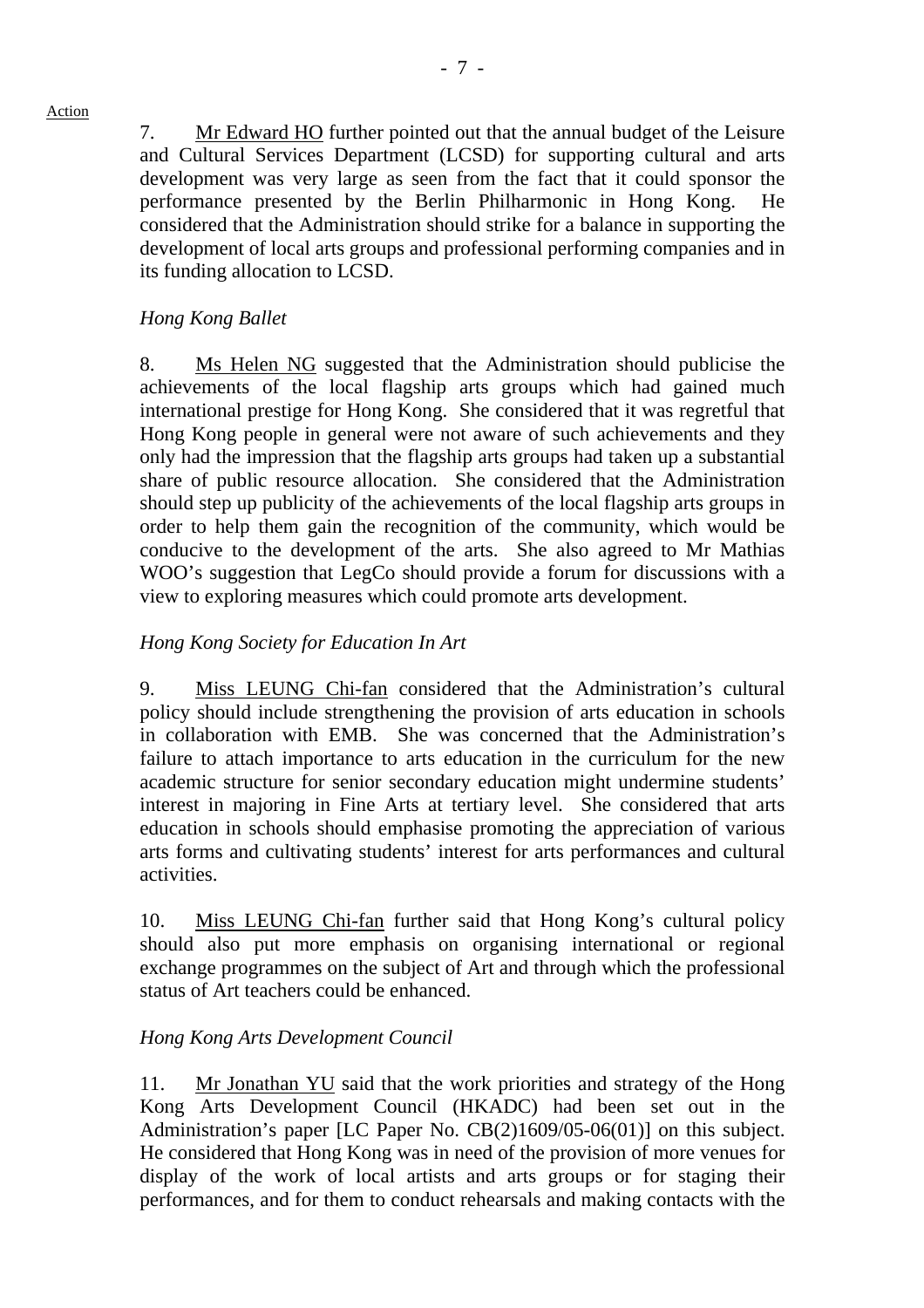audience, etc. He considered that this was very important in promoting the general public's interest in the arts and to the development of local arts groups and artists.

12. Mr Jonathan YU further said that the funding policy should strike a balance between the proportion of funding support for the flagship arts organisations and the small or budding arts groups and artists, and a balance between the needs of different sectors of the arts community, such as the performing arts, the visual arts, the literary arts and architecture, etc. The Administration should also promote interest in the private sector for sponsorship of the arts. He shared the view that there should be better collaboration between HAB and EMB in the nurturing of artistic talents in Hong Kong. The Administration should do better projections in manpower planning for the arts and should strengthen the provision of arts education in schools. He added that with the development of WKCD which would bring about an increased supply of cultural venues, the Administration should attach greater importance to the nurturing of artistic talents and arts administration personnel.

# *Hong Kong Arts Festival Society Ltd*

13. Ms Tisa HO said that there was a serious shortage of performing arts venues in Hong Kong and the competition for their use was very keen. She urged the Administration to expedite the implementation of the WKCD project. She also agreed to the view that arts education in schools was very important to nurturing the development of the arts especially on the aspect of audience building. She suggested that students should be given the opportunities to appreciate quality arts performances in order to arouse their interest in arts performances. She considered that as there were many artistic talents with good potential in Hong Kong, the development of the arts only hinged on the allocation of sufficient resources and provision of adequate performing arts venues.

#### *City Contemporary Dance Company*

14. Mr Willy TSAO said that the fundamental principles that had to be emphasised were that the Administration should not interfere in matters of artistic creation and expression, and it should adopt an open attitude and encourage diversified and balanced development of the arts. He considered that the Administration had been able to observe these principles in implementing cultural policy. He, however, shared concern about the need for the Administration to strike an appropriate balance in meeting the needs of different sectors of the arts community and the needs of different local arts groups/organisations for public resources. He agreed that the Administration should strengthen the provision of arts education in schools and performing arts venues, in order to enhance the development of the arts.

#### Action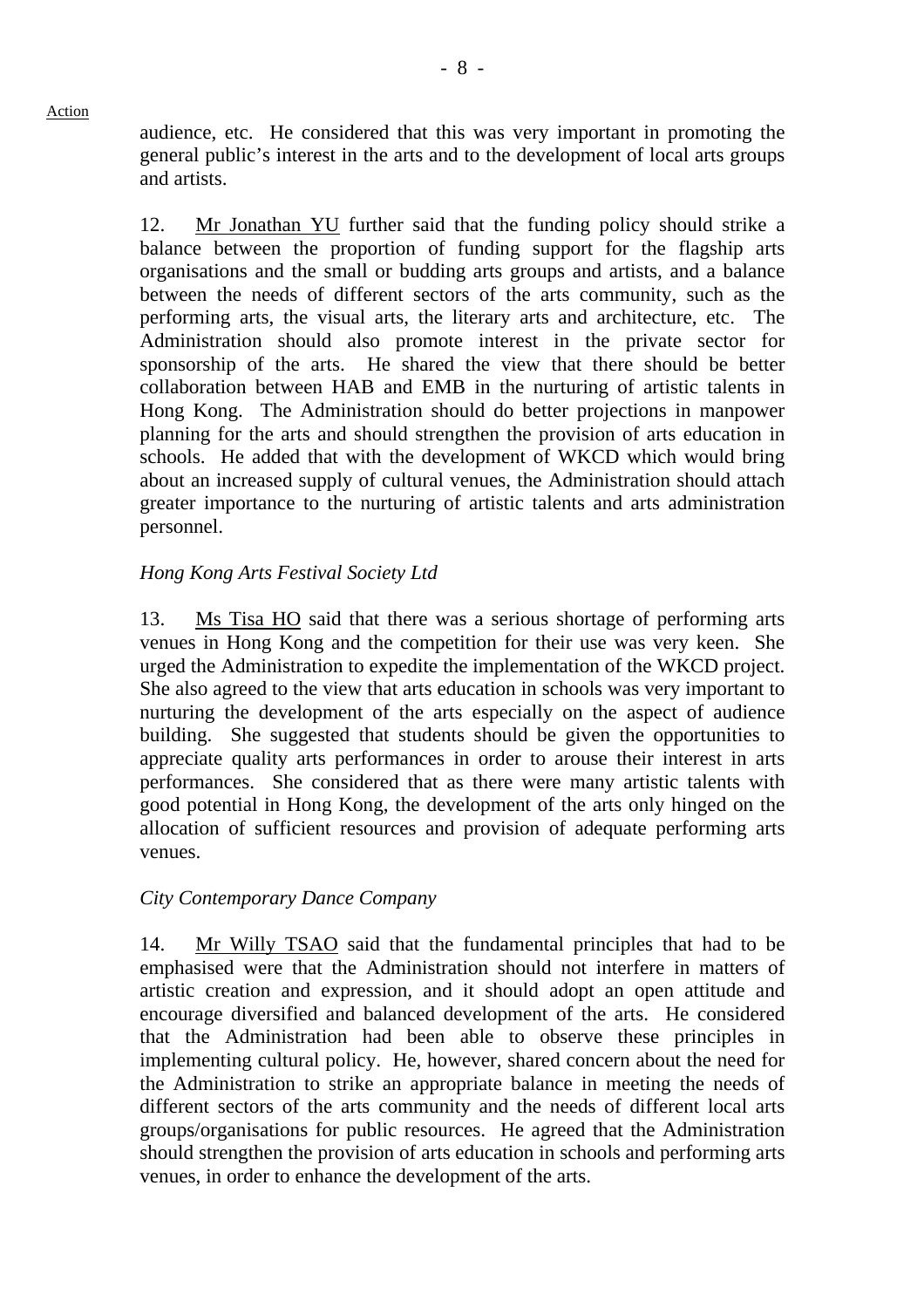15. Mr Willy TSAO further said that Hong Kong should strive to pursue excellent level of its arts development so that Hong Kong was also renowned for its superb arts performances and cultural activities. With her unique cultural position, Hong Kong should strive to be the most open city of China and take the lead in the pursuit of the most dynamic and flourishing development of the arts. He further suggested that consideration should be given to requiring the television (TV) news reports to cover cultural and arts news as well in order to promote the development of the arts.

#### *Government Cultural Services Grades' Alliance [LC Paper No. CB(2)2718/05-06(02)]*

16. Mr CHAN Ki-hung presented the views of Government Cultural Services Grades' Alliance (the Alliance) as set out in its submission. He said that HAB had a clear cultural policy, and the Alliance agreed to a large extent to that policy. He expressed concurrence with Mr KO Chi-sum that discussion on the cultural policy should be conducted on a long-term basis and it should not hinder the development of culture and the arts. He considered that the Administration should not influence the specific operation of artistic creation or contents of creativity, and the Administration's role was to provide an environment that keenly supported the development of culture and the arts.

17. Mr CHAN Ki-hung further said that the Administration had maintained a fair allocation of resources in meeting the needs of different arts groups/organisations. He commented that when discussing about the principle of "community-driven" in cultural development as advocated by CHC, the meaning of "community" should not be confined to the arts community or the private sector but the whole community. He considered that in order to comply with this principle, consideration should be given to setting up an elected cultural council responsible for the formulation of the cultural policy. He further said that in the formulation of the cultural policy, reference should be made to overseas experience. Moreover, the Administration should launch a research study by conducting surveys on the interest of local audience. He said that information and data thus generated would be useful to decision making in respect of matters concerning the provision of arts facilities and cultural programme presentation. He further said that the cultural policy should set out a clear cultural vision for Hong Kong and allocate resources for cultural development on the basis of community consensus. He added that the Administration should devise a consultation framework for the proposed elected cultural council to collect public views, such as by specifying a number of elected members in the council's composition.

*Museum of Site [LC Paper Nos. CB(2)2764/05-06(01) and CB(2)2781/05-06(01)]* 

18. Mr Andrew LAM presented the views of Museum of Site as set out in its submissions. He expressed concern that the museum development or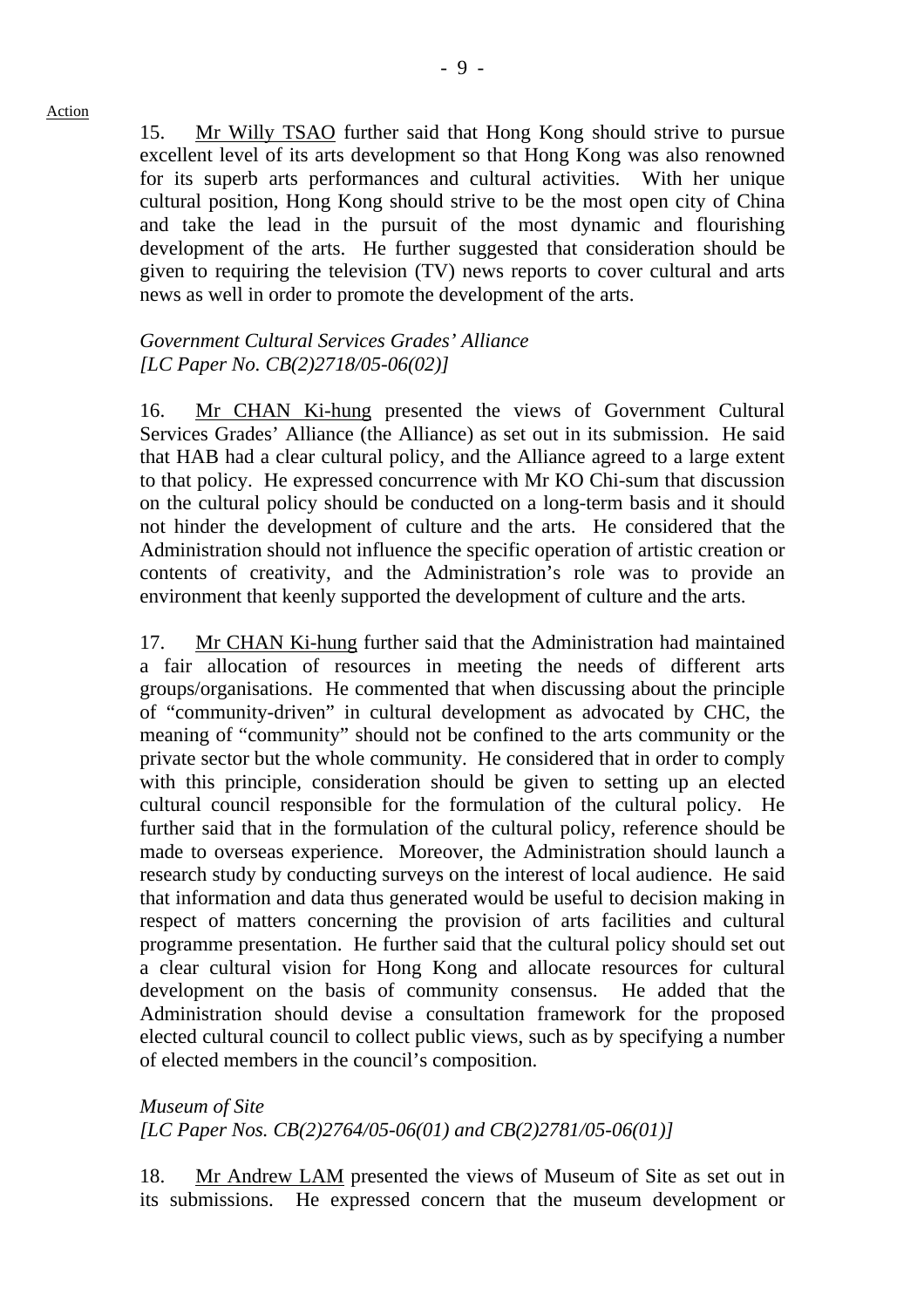provision of other cultural facilities was not planned on the basis of any policy research study conducted by the Administration. He considered that the development of cultural and creative industries also lacked a policy direction or any statistical data generated from any research study conducted by the Administration. He added that Hong Kong had lagged behind as compared with Singapore which had conducted a strategic study on developing Singapore into a global arts city in 2000. He urged the Administration to conduct policy research study and formulate policies for the development of culture and the arts.

#### *Hong Kong Sinfonietta Ltd*

19. Ms Margaret YANG pointed out that there was a serious shortage of arts administrators in the classical music sector, and local professional arts organisations in this sector very often had to recruit their administrators from overseas. She expressed worry that there might not be successors in the field of arts administrators. She considered that young people were not interested in pursuing a career in classical music or in the arts because the social status of culture and the arts was low in Hong Kong. She pointed out that while the Administration had devoted considerable resources to LCSD for supporting cultural and arts development as seen from the fact that even the famous Berlin Philharmonic had been invited to give performance in Hong Kong, the Administration should also attach importance to enhancing the development of local arts groups/organisations which, in her view, had not been given adequate attention and recognition by the community. She suggested that the Administration should strengthen community education for the arts and take measures to boost the community's recognition of the value of culture.

20. Ms Margaret YANG queried why the development of culture and the arts should be put under the policy purview of HAB, which already had a wide range of policy responsibilities such as sports development and others. She suggested that there should be a dedicated bureau for the development of culture and the arts. She also suggested that HAB should strengthen collaboration with EMB and the media in promoting the appreciation and raising the social status of culture and the arts. She pointed out that the Music Office established by the Government in 1977 had a high status as it directly reported to the then Hong Kong Governor, and it had succeeded in grooming a lot of talents in classical music by running comprehensive musical instrumental training schemes. She regretted that with the abolition of the Music Office, the Administration had given far less attention to the work of nurturing musical talents in Hong Kong.

#### Administration's initial response

21. In response to the comments made by the deputations, the Secretary for Home Affairs (SHA) made the following points –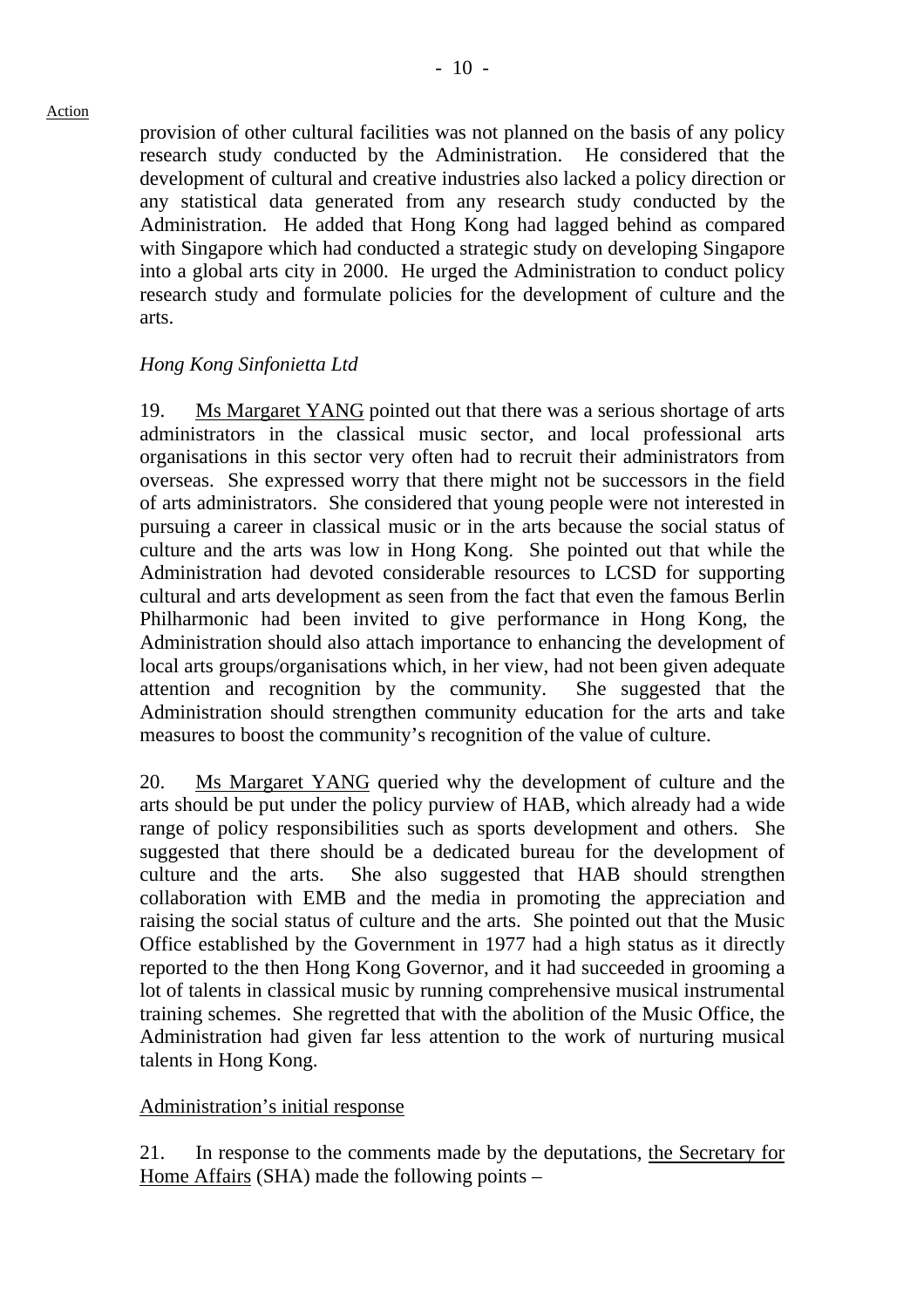- (a) Hong Kong's cultural policy was descriptive which would interact with the society and evolve continuously. He personally considered that what characterised the cultural scene of Hong Kong were diversity and passion;
- (b) the Administration's cultural vision for Hong Kong included establishing Hong Kong as a metropolis in China which was most capable of bridging China and the world, and developing Hong Kong into a cultural district comprising local, traditional as well as international elements;
- (c) there was a need to strengthen communication with local arts groups/organisations and the collaboration between HAB and EMB in enhancing arts development and the provision of arts education in schools;
- (d) HAB was studying how to strengthen arts education in schools in collaboration with EMB and more emphasis would be put on the cultivation of students' creativity;
- (e) the Administration would have to devise strategies on funding allocation and venue support in consultation with the stakeholders and it could by no means devise such strategies on its own;
- (f) in its funding allocation policy, the Administration had to strike a balance between the needs of major arts organisations and those of medium and small ones, and among the different sectors of the arts community;
- (g) the Administration would consider stepping up publicity of the achievements of the flagship arts organisations with a view to raising their social recognition. While pledging to support these organisations' goal to pursue excellence, the Administration would seek to enhance the development of small or budding arts groups and artists as well;
- (h) it was the Administration's policy to provide a supporting environment for the development of performing arts. As proposed in the Committee on Performing Arts Recommendation Report (I), the Administration was considering introducing a Venue Partnership Scheme whereby a partnership arrangement would be established between the venue management and the arts groups so as to encourage community involvement in the development of the arts. The Scheme sought to rationalise the use of performing arts venues in order that existing venue resources could be put to better use;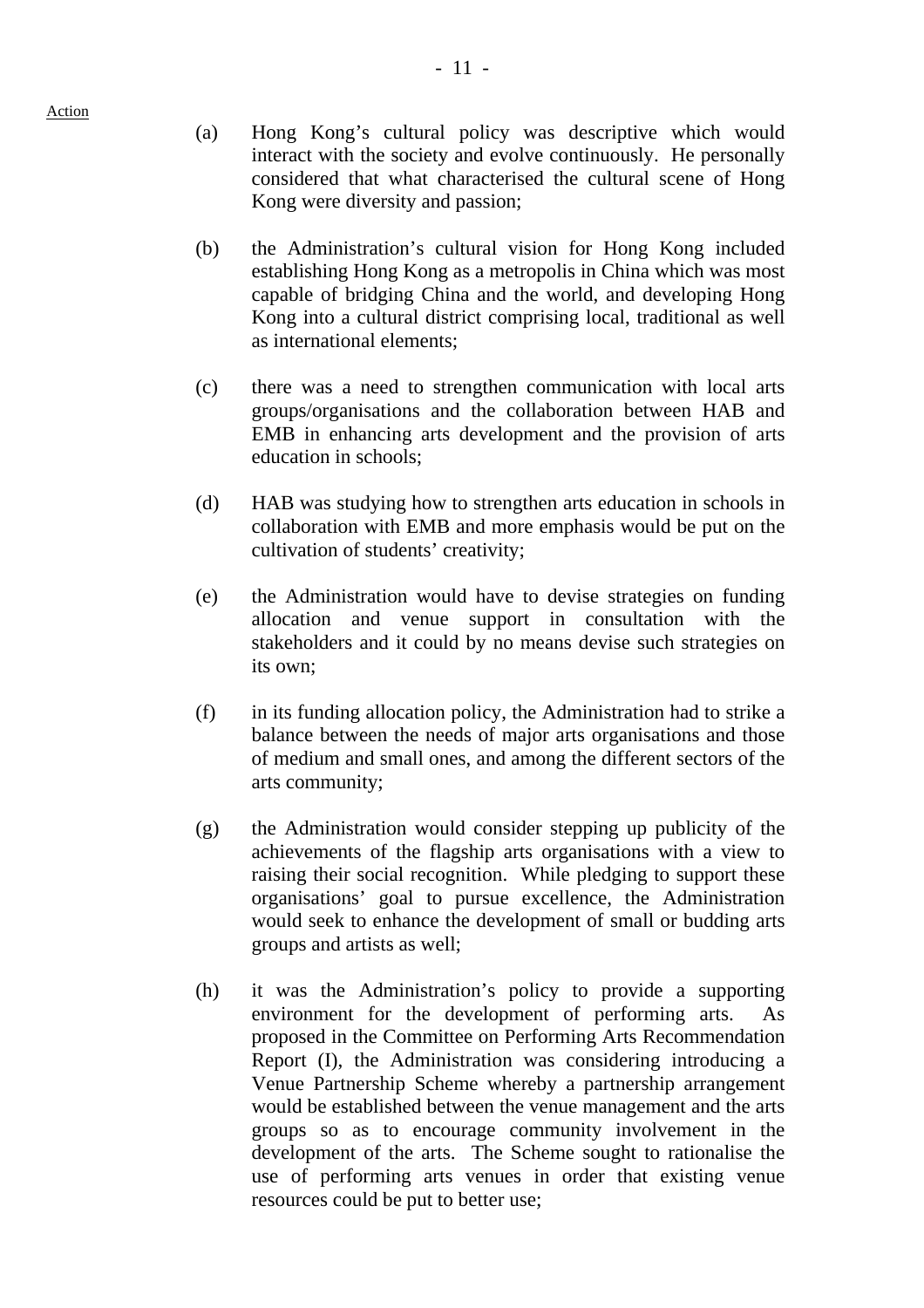- (i) while the expression "community-driven" should refer to the whole community, the community itself involved different sectors, e.g. the arts community, the audience, and the arts administrators, etc. The Administration was already moving towards the direction of attaining a higher degree of partnership with the community;
- (j) the Administration would continue to conduct researches into how culture and the arts could be best developed. As regards creative industries, the "Baseline Study on Hong Kong's Creative Industries" published by the Central Policy Unit in 2003 had covered various kinds of creative industries in Hong Kong. In addition, HAB had engaged the Center for Cultural Policy Research of the University of Hong Kong in a study on the Hong Kong Creativity Index with a view to devising a framework for measuring the development of creative industries in Hong Kong. The Central Policy Unit recently had also released a report on the Study on the Relationship between Hong Kong's Cultural & Creative Industries and the Pearl River Delta;
- (k) amongst the three cultural committees set up by the Administration in November 2004 to take forward the recommendations of CHC, the Committee on Museums was tasked to conduct a review of the policy on museums and museum services; and
- (l) it required the sustained efforts of the Administration and the community to boost the social status of culture and the arts, and this had formed one of SHA's long-term work targets.

# Issues raised by members

# *Cultivating cultural literacy in schools and at the community level*

22. Ms Emily LAU expressed support for the suggestion that LegCo should follow up more closely the development of the cultural policy, either by setting up a dedicated committee on culture and the arts or convening further meetings through this Panel for discussion of the subject. She further suggested that representatives of EMB should also be invited to attend such meetings in the future.

23. Ms LAU said that she agreed to the views of Mr Jonathan YU and Miss LEUNG Chi-fan that a proper balance should be struck in allocating resources to meet the needs of different sectors of the arts community, and that the provision of arts education in schools should be strengthened as cultivation of interest in the arts should start in childhood. She agreed with Ms Tisa HO that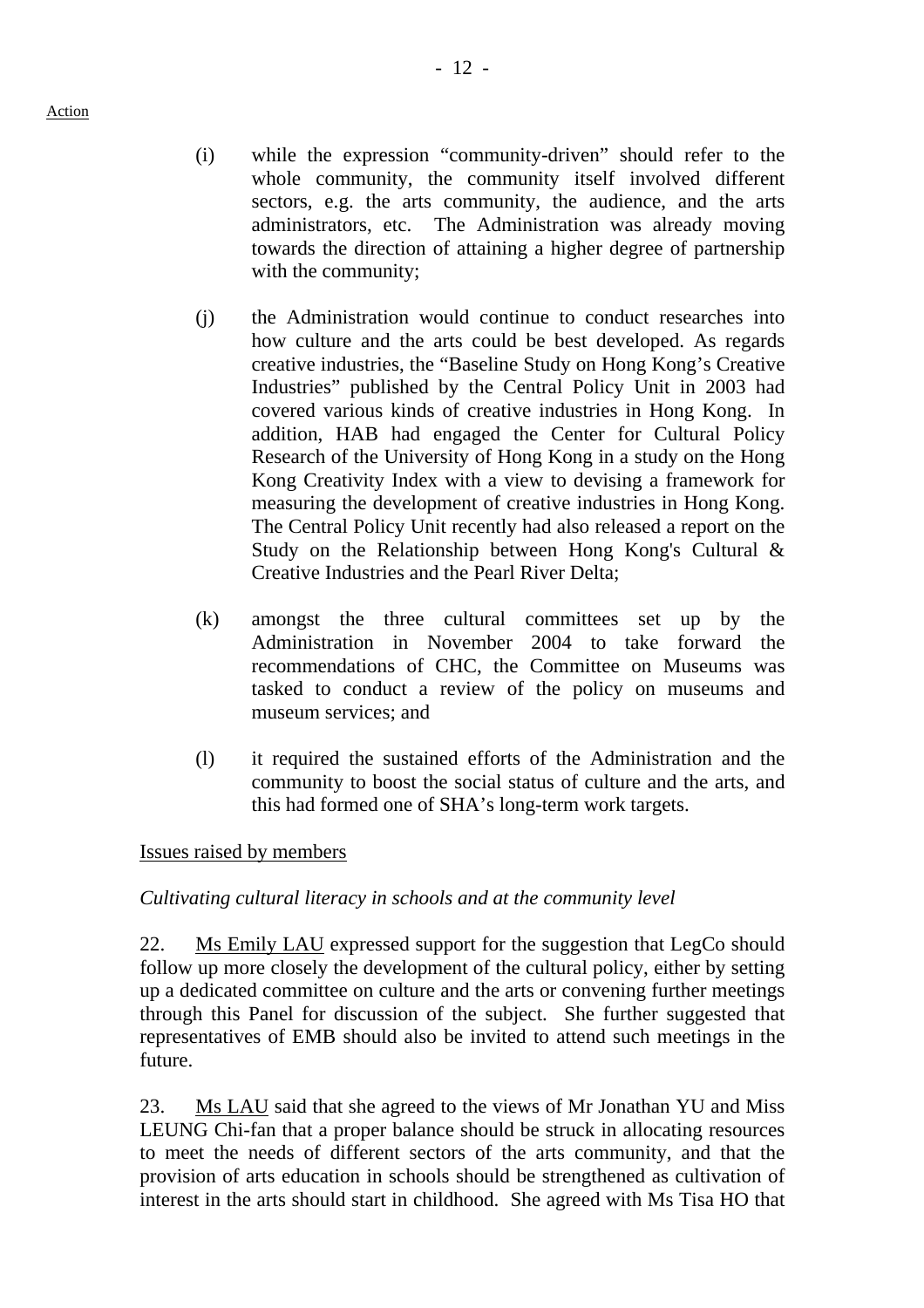students should be given the opportunities to appreciate quality arts performances. Therefore, allocation of resources should be increased to support more cultural and arts programmes (e.g. museum display and arts performances) which specially targeted at children and youngsters.

24. Mr Edward HO said that although constrained by limited resources, the Hong Kong Philharmonic Society Ltd had organised many musical educational programmes for students. He agreed that it was very important to strengthen arts education in schools in order to promote students' interest in the appreciation of the arts and to promote the development of culture and the arts. Mr Mathias WOO pointed out that the flourishing development of the creative industry in South Korea owed to a large extent to the high importance attached by its government to the provision of arts education in schools. He also considered that the Administration should strengthen the provision of arts education in schools as well as the professional training of arts teachers, as there was an inadequate supply of arts teachers. Miss LEUNG Chi-fan pointed out that fewer than 10 students had enrolled for courses of the Hong Kong Institute of Education on training of primary arts teachers in the previous year. She further suggested that arts teachers, like their counterparts in US, should be issued passes for free admission to any museum in order to enrich their knowledge in culture and the arts. Mr Mathias WOO added that apart from APA, the Administration should establish a visual arts academy in Hong Kong.

25. Mr Willy TSAO said that many arts organisations had been organising educational arts programmes for schools, and the Administration should provide publicity for these programmes. Ms Tisa HO said that Hong Kong Arts Festival Society Ltd had relied on sponsorship in organising special arts promotional programmes for youngsters. She said that should more resources have been provided by the Government, more youngsters would have been able to participate in these programmes which had been very well received. Mr IP Ga-ri considered that children and youngsters should be given the opportunities to participate in cultural and arts performances in order to cultivate their artistic talents. He said that HKADC, however, had only subsidised some 20 arts groups in organising such performances for one year and the number of arts groups receiving the subsidies should be increased.

26. Mr KO Chi-sum agreed with Mr Willy TSAO that TV news reports should cover more news about culture and the arts, given the expensive marketing cost in Hong Kong for publicising any cultural and arts programme and activity. He suggested that the Government should buy a TV channel solely for broadcasting cultural and arts programmes and news. He and Ms Helen NG were both of the view that performances presented by local artists and arts organisations had received far more attention and coverage from overseas and Mainland media than from the local media, which seldom featured such performances. Mr KO added that the development of the cultural policy involved policy issues which straddled the responsibilities of HAB, EMB as well as the Commerce, Industry and Technology Bureau. Mr Mathias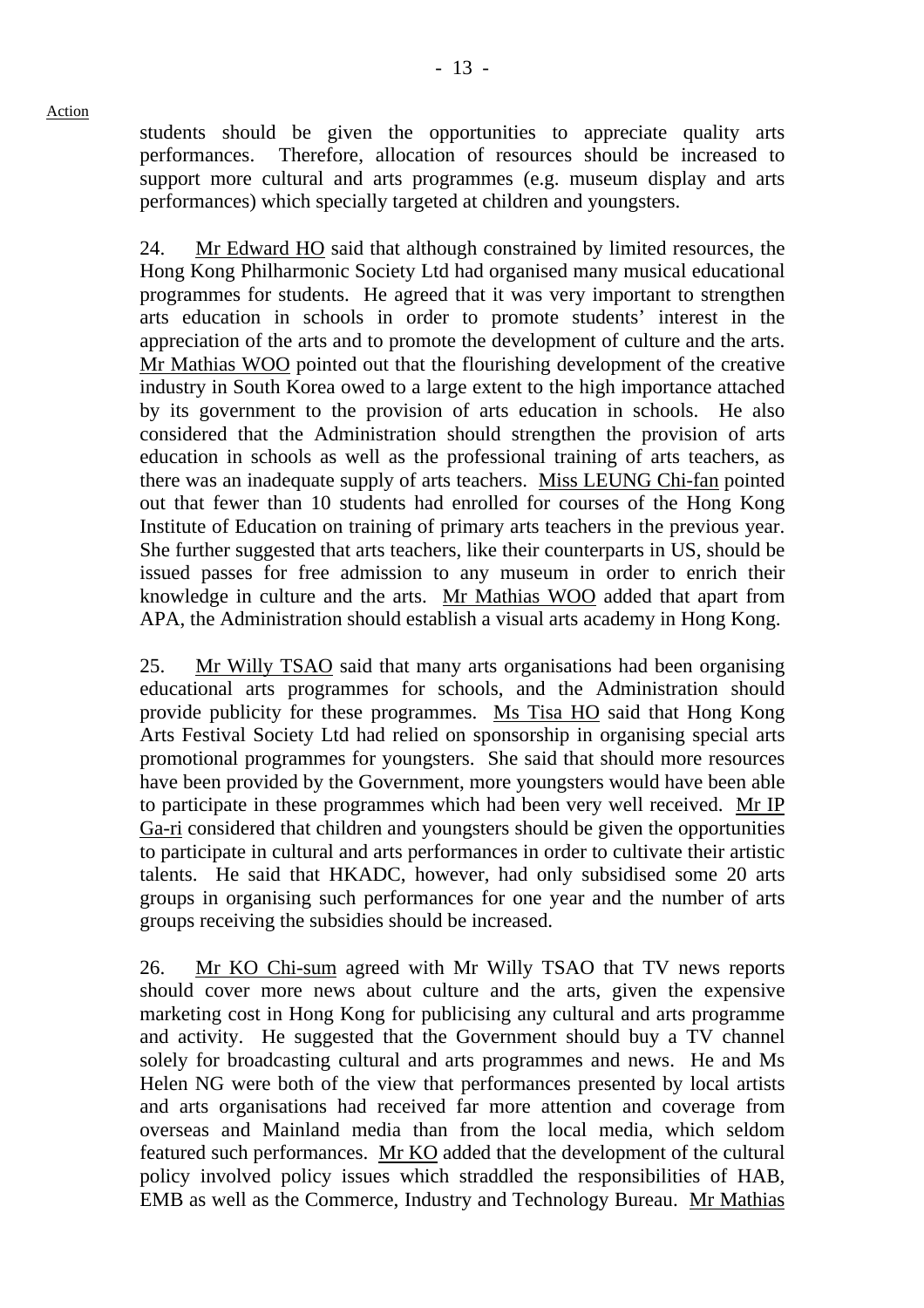WOO suggested that the Broadcasting Authority (BA) should conduct a review and require TV stations to change their broadcasting time of cultural programmes from 8:00 am on Sundays to other time slots with higher viewing rate. Mr IP Ga-ri pointed out that cultural and arts TV channels were common in many overseas cities, and he hoped that the current review of public service broadcasting would consider the issue.

27. The Deputy Chairman said that she had recently watched a high standard musical drama presented by the students of a secondary school. She considered that students should be encouraged to participate in more such activities. She asked whether sufficient opportunities had been provided to students in this regard. Professor Kevin THOMPSON said that APA was launching an experimental project of outreach activities with Hong Kong Jockey Club in a newly converted theatre with a group of about 60 school students participating. The Academy was also working very closely with EMB on the new senior secondary school curriculum to enhance the participation of students in arts performance programme.

28. Miss LEUNG Chi-fan said that if the admission requirements of universities were changed to give weight to candidates' achievement in arts subjects, parents would attach importance to their children's participation in arts activities and their learning in arts fields. She considered that arts subject should be made one of the core subjects in the primary and secondary school curricula. Mr Timothy FOK agreed that in order to boost the community's recognition of the value of culture and the arts, arts education and publicity of culture and the arts through the media had to be stepped up. He said that he would follow up these issues with EMB and BA. Mr Mathias WOO suggested that the Panel should follow up the policy on arts education. The Chairman informed the meeting that the subject of "Arts and cultural studies in school education" was on the list of outstanding items for discussion of the Panel on Education.

29. Miss CHOY So-yuk asked whether the Administration would consider the suggestion of making better use of the media to cover more news about culture and the arts and, if so, whether any overseas experience could be made reference to and whether the Administration could provide a timetable.

30. SHA said that the Administration was actively exploring the possibility of providing a TV channel on culture and arts and reference had been made to overseas experience. He further said that HAB was already in close liaison with EMB on the new academic structure for senior secondary school education with a view to putting greater emphasis on cultural and arts studies. He informed the meeting that two private independent schools which put greater emphasis on musical studies and on creative subjects would be provided in Wong Tai Sin soon and in Kowloon Tong in mid-2007. Mr Albert HO considered that such a TV channel, if provided, would be useful in promoting local outstanding artists/arts groups and their achievements to Hong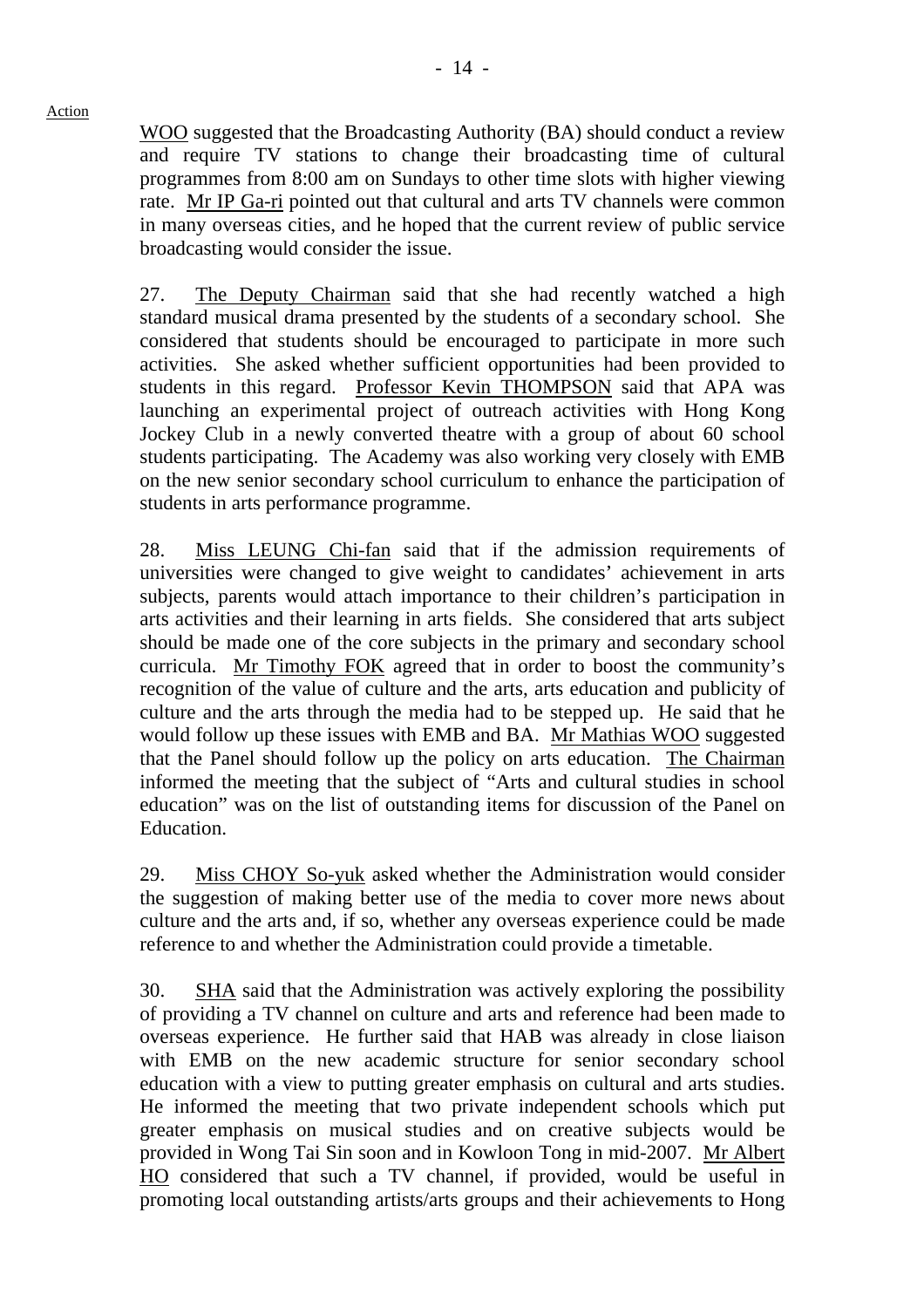Kong audience. He suggested that the Administration should also sponsor the productions of relevant TV programmes for broadcasting on the relevant channel.

31. Mr Albert HO expressed concern about the shrinking literary writing publication industry and the lack of opportunities of enhancing the development of young artists in the field. He said that the same industry in the Mainland and in Taiwan was much more flourishing than Hong Kong. He considered that the Administration should consider providing assistance to the publication of literary writing which had a high artistic standard but low market value in order to enhance the development of literary arts in Hong Kong.

32. SHA responded that HKADC was tasked to encourage and promote the development of literary arts and since its establishment in 1995, HKADC had been sponsoring publications in this field. SHA considered that in order to genuinely promote the development of literary arts, it relied more on promoting wider interest in reading rather than on government sponsorship of relevant publication. Deputy Director of Leisure and Cultural Services (Culture) (DDLCS(C)) briefed members on the reading schemes launched by public libraries for the purpose of promoting reading, such as Reading Programmes for Children and Youth, Selection of Good Books for Secondary School Students, etc. Mr Jonathan YU further briefed members on a series of programmes organised by HKADC such as the organisation of open competitions on creative writing in Hong Kong. HKADC also organised "Write-up Competitions for Students" regularly and sponsored publications through "devolved grant", including four magazines on literary arts. Mr Mathias WOO considered that the lack of interest in literary arts had to do with school education, which attached much greater importance to practical writing rather than to literature. He suggested that this should be rectified in order to promote interest in literary arts. Noting that promotional programmes were being organised each year to introduce outstanding athletes and young entrepreneurs, Mr Albert HO suggested that the same promotional programme should also be organised to introduce outstanding young artists in literary arts and visual arts.

#### *Community involvement and resources deployment*

33. The Deputy Chairman sought the views of the deputations as to whether the Administration had been able to strike a proper balance in its funding policy in meeting the needs of the established arts organisations and those of the new or budding arts groups.

34. Mr Edward HO considered that the funding policy of the Administration should aim at pursuing excellence and diversity. He considered that the pursuit of excellence in artistic standards by local arts groups would be hindered if the Administration failed to provide them with sufficient resources to support their development. He said that the Hong Kong Philharmonic Society Ltd had been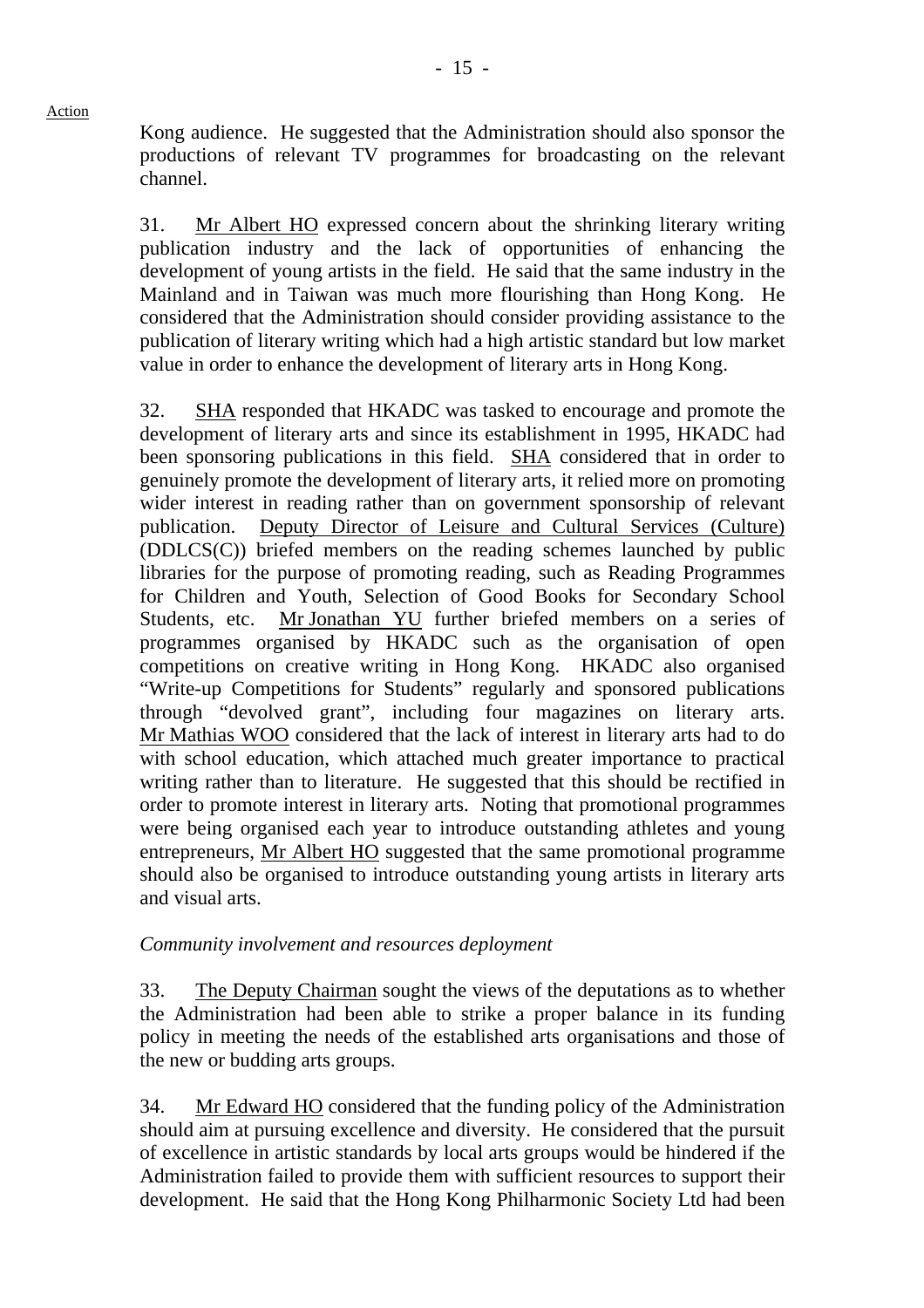reduced in funding subsidies from the Government, which had adversely affected the operations and development of the Philharmonic Society. Mr Jonathan YU said that HKADC was studying how to strengthen resources support for medium and small arts groups as well as the new ones. He pointed out that the direction of some of the proposals contained in the Committee on Performing Arts Recommendation Report (I) was also about how to strike a proper balance in meeting the funding needs of the established arts organisations and those of the new or budding arts groups, such as by separating the sources of funding for these two categories. Mr Mathias WOO pointed out that some small arts groups were receiving a very low level of subsidies from the Administration. He said that there seemed to be a lack of objective standards for determining resource allocation for the established and the budding arts groups.

35. Dr Fernando CHEUNG expressed concern that at present, LCSD was allocated the bulk of Government resources for supporting cultural and arts development, which amounted to some \$2 billion each year, whereas the annual budget of HKADC, which had a relatively high degree of community involvement, was about only \$100 million. He said that as raised by several deputations, there was a need for the establishment of a high-level and representative cultural and arts development council which had to be genuinely community-driven to oversee the long-term development of the cultural policy, involving issues such as professional training for arts teachers and artistic talents, provision of a TV channel for broadcasting cultural and arts programmes, and conducting studies to see what new measures (e.g. in taxation) should be taken to attract more donations from large private corporations to sponsor local arts organisations. He further said that the chief of the council might need to directly report to the Chief Executive and the council should adopt an inter-disciplinary approach for the development of the cultural policy.

36. Mr CHAN Ki-hung said that when talking about "community-driven", the community actually involved different stakeholders including artists and the audience. He further said that the Government Cultural Services Grades' Alliance was of the view that the composition of the proposed cultural and arts development council should be made up of two categories of membership: elected members who represented the community, and members who represented the sector of artists. The latter could either be appointed members or elected from amongst artists.

37. Mr Mathias WOO and Mr Andrew LAM expressed support for the suggestion of establishing an independent cultural and arts development council as they both considered that the present institutional arrangement, i.e. culture and the arts forming one of the many policy areas of HAB, was far from satisfactory. Mr WOO pointed out that the Administration had not even been worked out a blueprint for the long-term training and manpower projection for artistic talents.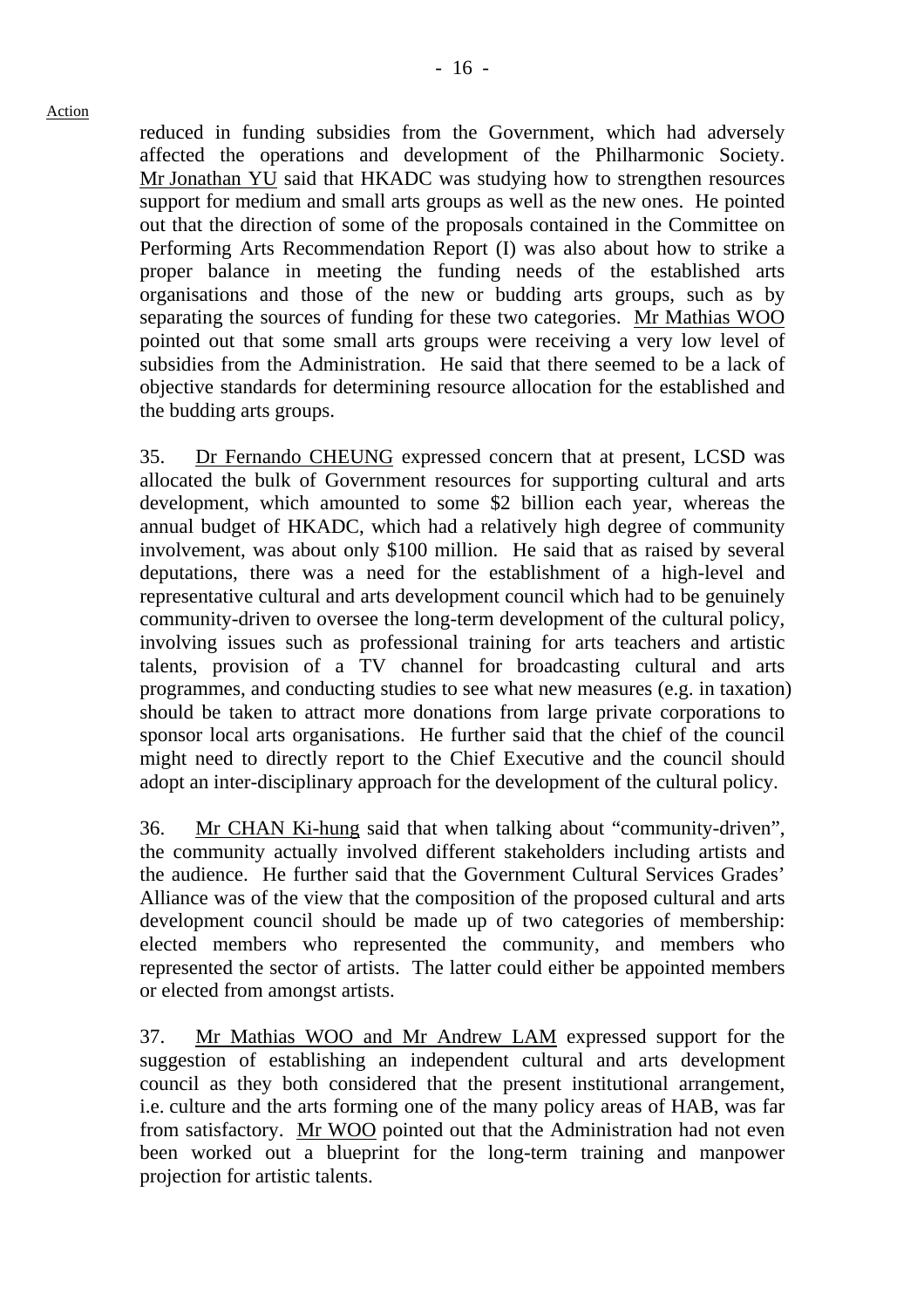#### *Performing arts venues*

38. Miss CHOY So-yuk sought the views of the deputations as to how far the implementation of WKCD project could address the shortage of performing arts venues in Hong Kong.

39. Mr Edward HO responded that in order for WKCD to become a cultural hub, a concert hall had to be provided there, and the acoustics of any concert hall or opera house in WKCD had to be up to international standards or else it would only be a waste of money. While agreeing that the implementation of the WKCD project should be expedited as far as possible, Mr HO said that the delivery of the project only served to enhance the "hardware" required for the development of culture and the arts and not the "software", which was about how to support the development of local arts groups and nurture artistic talents. Mr Mathias WOO said that the Administration should take immediate actions to address the shortage of performing arts venues without waiting for completion of the WKCD project. He pointed out that as many of the existing performing arts venues were used for multi-purposes, professional arts groups found that the shortage problem was quite serious as they had to compete for the use of these venues with other community organisations. Mr IP Ga-ri pointed out that there was also a shortage of district venues which provided local arts groups with facilities for rehearsals. He added that the Administration should also identify venues, e.g. the arcades of buildings/shopping malls, for artists to showcase their talents in performing arts or visual arts.

40. The Deputy Chairman asked whether there were sufficient platforms provided for local arts groups/artists to showcase their talents. Mr KO Chi-sum said that the shortage of major performing arts venues (with a seating capacity of at least 1 700) in Hong Kong had deterred overseas producers from presenting their large-scale performances in Hong Kong, as these major venues were so fully booked that they were not available for staging a sufficient number of shows for these overseas producers so that they could break even. Mr KO considered that the venue shortage problem had seriously hindered the development of the arts and the nurturing of young artists in Hong Kong. Ms Helen NG also gave an example of practical problems arising from the shortage of major performing arts venues encountered by Hong Kong Ballet in staging a large ballet performance in Hong Kong.

41. Mr Timothy FOK suggested that the Administration might need to study the shortage problem of performing arts venues by setting up an interdisciplinary committee. He urged the Administration to take measures to address the Cantonese opera sector's concerns about an acute shortage of venues suited to the performance requirements of Cantonese opera.

#### Action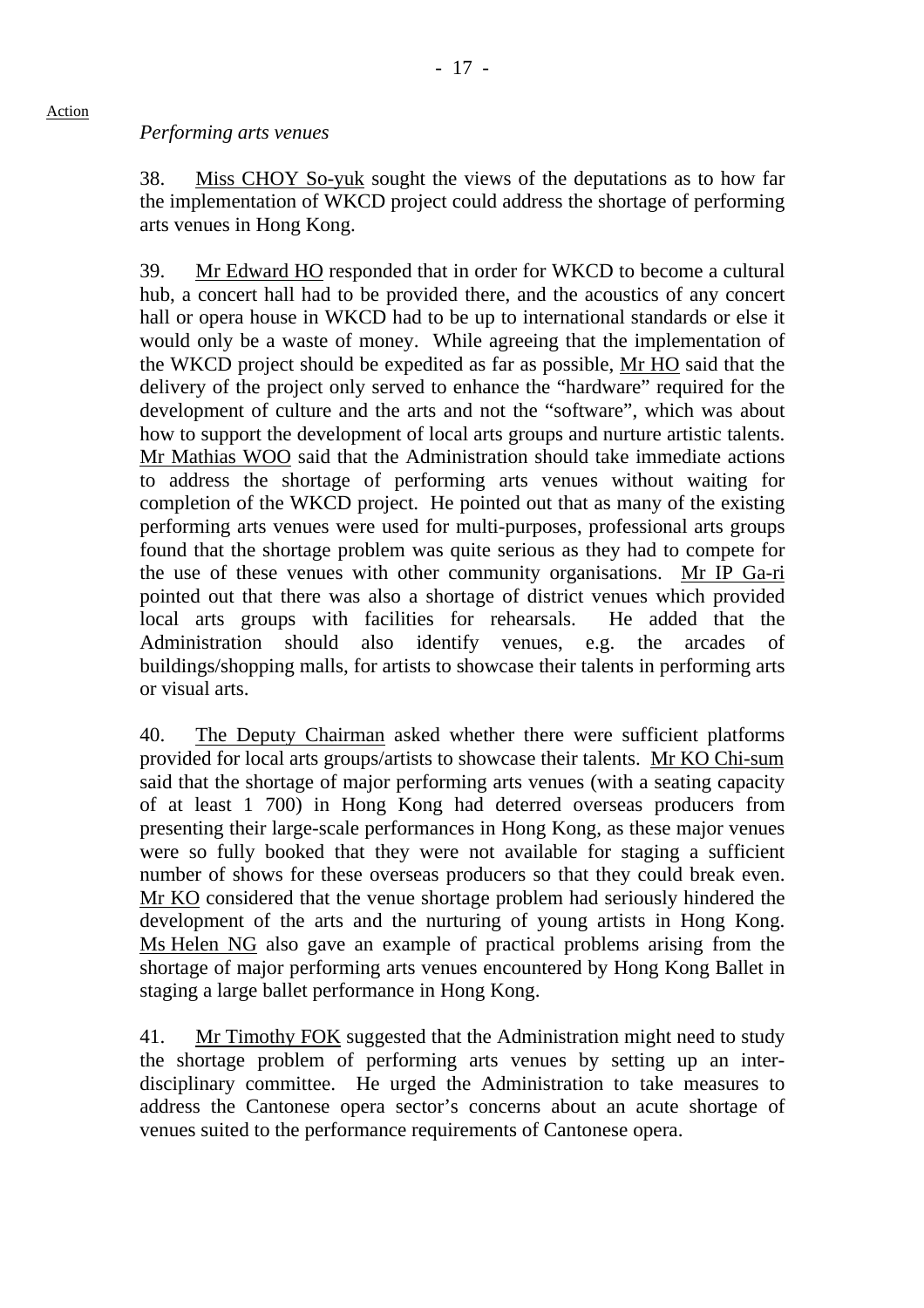# *Research studies on development of culture and the arts*

42. Miss CHOY So-yuk sought the views of representatives of Government Cultural Services Grades' Alliance as to what research studies relating to development of culture and the arts should be conducted.

43. Mr CHAN Ki-hung suggested that the Administration should conduct territory-wide opinion surveys on the interest of Hong Kong people in various types of cultural programmes and arts forms. He also suggested that the Administration should justify the need for any proposed cultural facility in WKCD with concrete data in order to avoid the criticism that the WKCD would turn out to be a white elephant. Ms Tisa HO said that the Administration could conduct research studies on the cultural index of Hong Kong people and set targets for raising the cultural index annually.

44. SHA informed members that apart from the research studies referred to in paragraph 21(j) above, the Administration had commissioned consultancy studies from 2001 to 2003 on the provision of regional/district cultural and performance facilities in Hong Kong, and on the future development of public libraries and public museums.

45. Miss CHOY further asked whether the Administration would conduct an opinion survey on the interest of local audience in various art forms. DDLCS(C) said that LCSD had been conducting such surveys to gauge audience's/visitors' views on the performing arts activities presented by LCSD and museum services as well as the views of those who had never participated in these activities, including reasons of their lack of interest. DDLCS(C) agreed to provide the findings of the surveys for members' reference.

Admin

#### **III. Provisional licences for cinemas** [LC Paper No. CB(2)2718/05-06(03)]

46. Deputy Secretary for Home Affairs (1) (DSHA(1)) briefed members on the salient points of the Administration's proposal to introduce provisional licences for cinemas/theatres. He said that subject to members' views, the Administration intended to table the Places of Public Entertainment (Amendment) Regulation (the Amendment Regulation) at the first Council meeting in the 2006-07 legislative session for negative vetting. The Amendment Regulation was planned to commence operation before the end of 2006.

47. The Chairman said that he was a member of the Subgroup on Business Facilitation (the Subgroup) of the former Economic and Employment Council (EEC). He considered that the current proposal resembled to a large extent the provisional licensing regime for food business which was widely supported by the food business sector. He said that in the light of the experience of the food

Action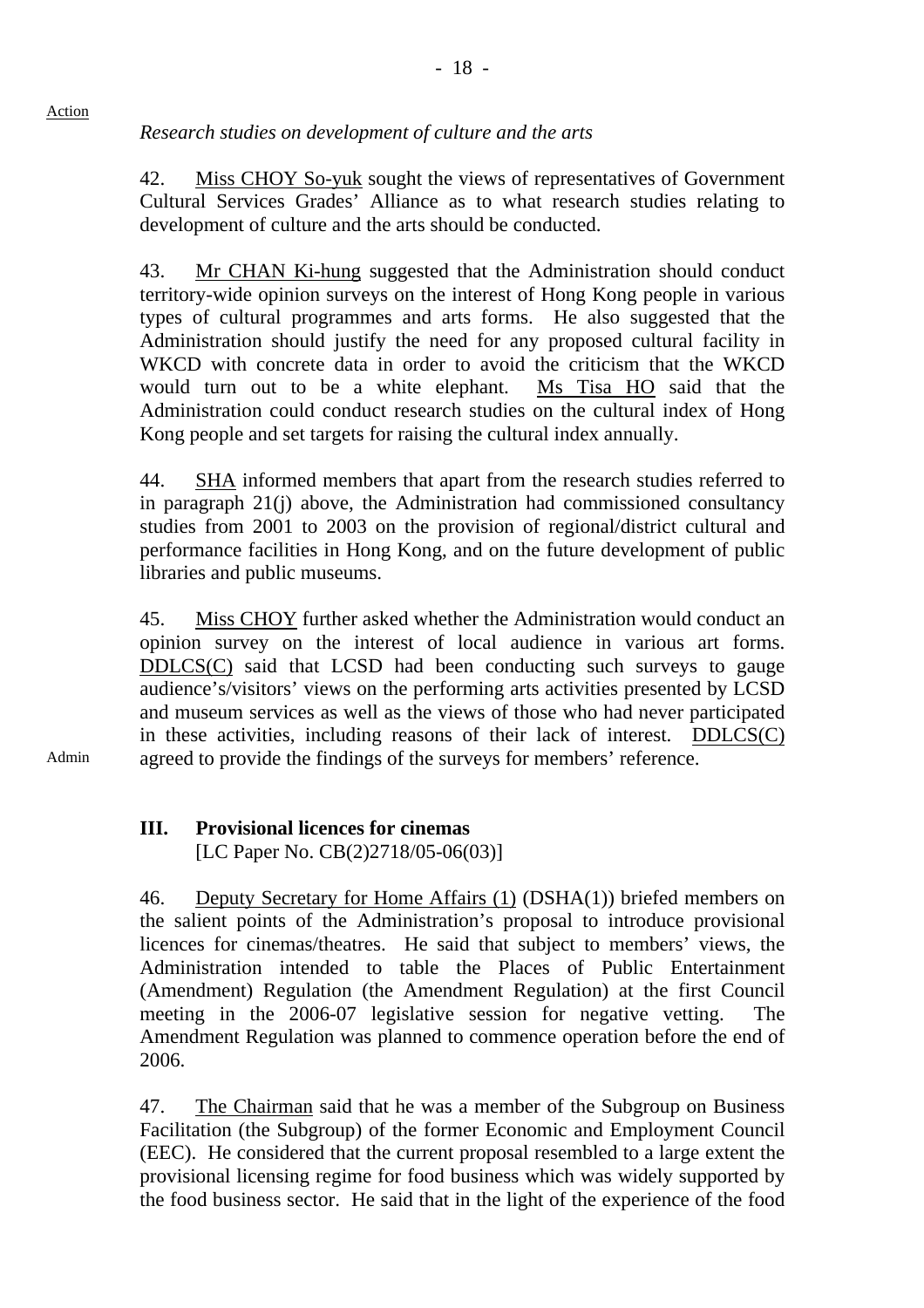business sector, he believed that the current proposal would benefit the cinema trade. He added that the Liberal Party also supported the proposal.

48. The Chairman asked whether it was possible for the Administration to publish the Amendment Regulation in the gazette earlier so as to expedite the commencement of the operation of the Amendment Regulation. DSHA(1) explained that the Amendment Regulation anyway had to be tabled at a Council meeting for negative vetting, and the next Council meeting would be the first one in the following legislative session scheduled for 11 October 2006. He added that the proposed legislative timetable could cater for the needs of the applicants who had submitted applications to the licensing authority and intended that their cinemas/theatres could commence business before the end of 2006.

49. Ms Emily LAU said that she was also a member of the Subgroup of EEC. She said that she was supportive of the current proposal and hoped that the Amendment Regulation could commence operation as early as possible. She requested the Administration to explain in detail the benefits that the Amendment Regulation would bring about to the business environment of the cinema trade.

50. DSHA(1) responded that according to the performance pledges of the respective departments, the procedures spelt out in paragraph 3(c) of the Administration's paper would be completed within 28 working days (i.e. about 1.5 calendar months). However, experience had shown that it usually took a much longer time to complete this stage, because the respective departments would not confirm full compliance even if there were only minor deviations from the final proposed layout plans (e.g. location/ size of a door), or because the applicant could not produce full set of certificates with regard to flammability standard of false ceilings, partitions, or wall furnishings etc. It might take a few months for an applicant to rectify the deviations and obtain the relevant certificates from the manufacturer; and for the departments concerned to arrange further site inspections to confirm full compliance. DSHA(1) pointed out that during these few months for the applicant to take rectification or for arrangement of further site inspections, the cinema/theatre concerned could not commence business under the existing licensing regime. As a result, the applicant concerned had to pay rent for the premises under application without any income. However, under the current proposal, the licensing authority would issue a provisional licence to the applicant as soon as the applicant submitted the required certifications from his/her Authorised Person (AP)/ Registered Structural Engineer (RSE) and registered contractors certifying compliance of the requirements for the issue of a provisional licence. Hence, the cinema/ theatre could commence business immediately after completion of renovation.

51. The Chairman recalled that since the implementation of the provisional licensing regime for the food business trade, food premises had been able to get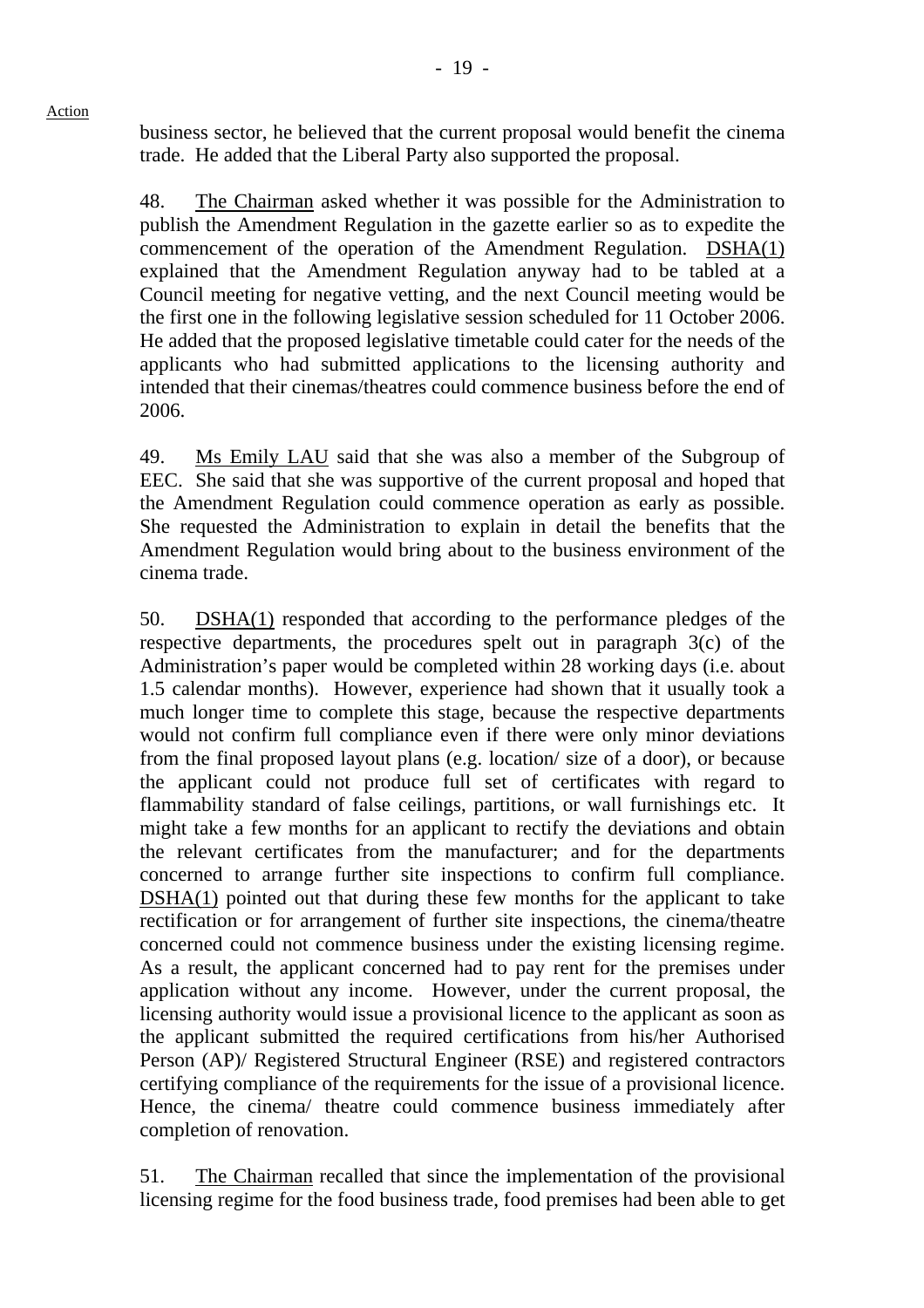provisional licenses within about 70 to 80 days after submitting applications, which was much faster than the licensing process for the issuance of a full licence which usually took about 180 days. He asked how much faster the Administration estimated it would be for an applicant to get a provisional licence under the current proposal compared with the time required for getting a full licence under the existing licensing regime.

52. DSHA(1) pointed out that after submission of application, an applicant would be issued Letters of Requirements within 20 working days from the date of submitting the application. Depending on how long the applicant would take to renovate the premises and submit certificates from AP/RSE and registered contractors certifying compliance of the respective requirements to the departments concerned, the licensing authority would issue a provisional licence to the applicant as soon as the applicant submitted the said certifications certifying compliance. DSHA(1) pointed out that compared with the existing licensing regime, the time saved for an applicant under the provisional licensing process was the period of time required for conducting the later stage of work, i.e. the stage of compliance inspections, as set out in paragraph 3(c) of the Administration's paper.

53. The Chairman suggested that to facilitate Members' consideration of the Amendment Regulation when it was introduced into LegCo, the Administration should use past real cases as examples to illustrate the difference in the length of time required for getting a full licence under the existing licensing system and that for getting a provisional licence under the proposed licensing regime. DSHA(1) agreed to consider the suggestion.

54. Mr WONG Ting-kwong said that the Democratic Alliance for Betterment and Progress of Hong Kong was also supportive of the current proposal. He asked about the precedents in which cinema operators had been penalised under the Places of Public Entertainment Ordinance (Cap. 172) due to licensing problems and the related penalties provided for under the Ordinance.

55. DSHA(1) said that if a cinema/theatre was found to be operating without a licence, a warning would be issued to the operator concerned and, if the operator ignored the warning and the cinema/theatre concerned continued in operation, the Administration could apply for a Prohibition Order from the Court. When the Prohibition Order came into force, unless the operator had taken all necessary steps to fully comply with the licensing requirements or unless the cinema/theatre concerned had ceased operation, the Administration could take prosecution against the operator who would be subject to a fine upon conviction. DSHA(1) further said that as provided under the Ordinance, a person operating a cinema/theatre for business without a licence would be liable on conviction to a fine at level 4 and imprisonment of six months. A person operating a cinema/theatre for business in breach of relevant licensing conditions would be liable on conviction to a fine at level 2. DSHA(1) said

Admin